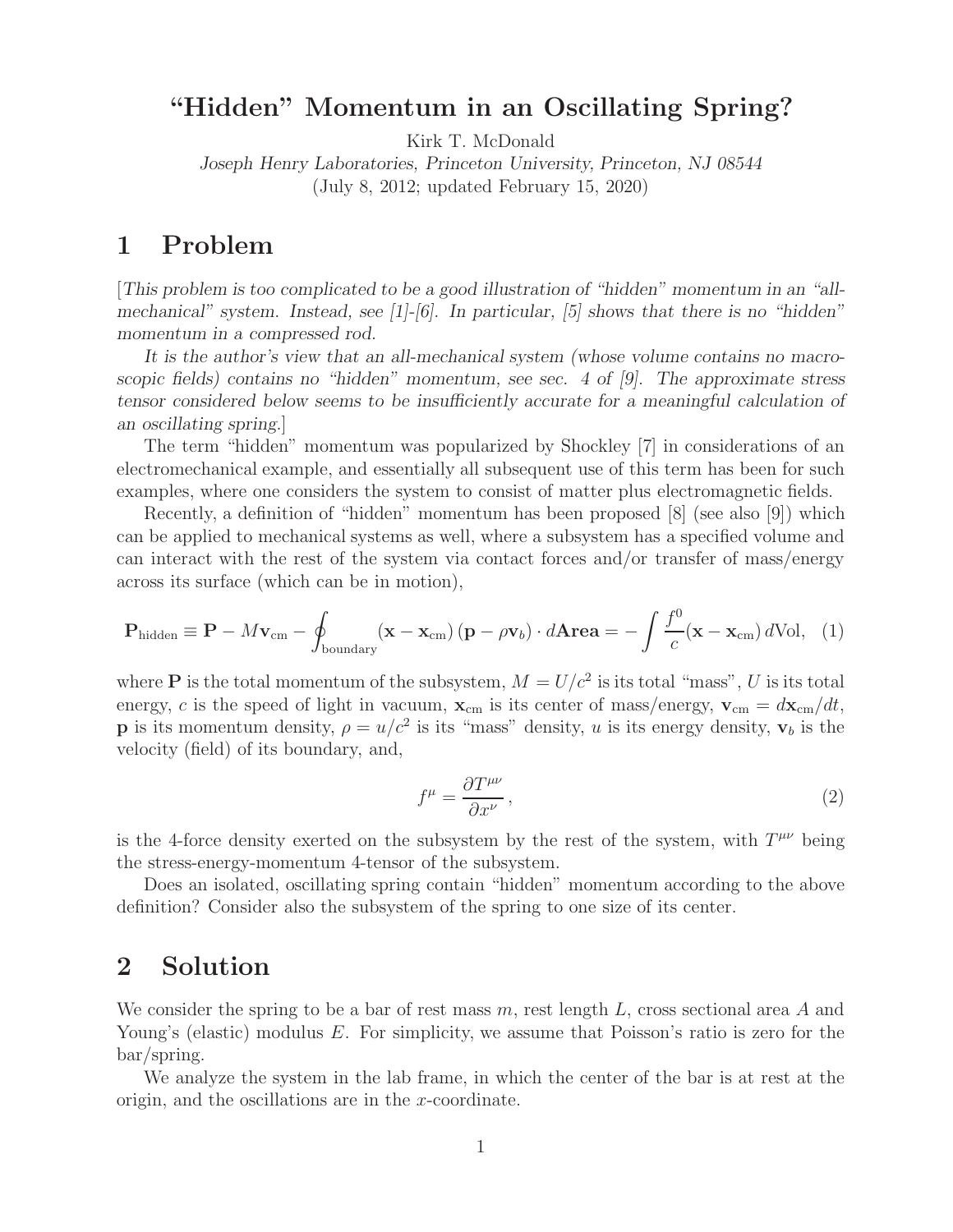### **2.1 The Motion in a Low-Velocity Approximation**

The low-velocity equation of motion for the displacement  $s(x, t)$  of an element dx of the spring/bar, centered on x, is,<sup>1</sup>

$$
F(x+dx) - F(x) = F'(x) dx = \frac{d}{dt} \left( \rho A \, dx \, \frac{ds}{dt} \right) \equiv \frac{d}{dt} \left( \rho A \, dx \, \dot{s} \right) \approx m \frac{dx}{L} \ddot{s},\tag{3}
$$

where  $F(x)$  is the internal force across the y-z plane through point  $(x, 0, 0)$ , and  $\rho$  is the effective mass density of the moving element. That is,

$$
\ddot{s} = \frac{L}{m}F'(x). \tag{4}
$$

Due to the internal force  $F$  the element  $dx$  has stretched by amount,

$$
\Delta x = s(x + dx) - s(x) = s'(x)dx.
$$
\n(5)

We recall that stretching of an elastic medium can be related to its elastic modulus  $E$  as,<sup>2</sup>

$$
\frac{F}{A} = E \frac{\Delta L}{L} \,. \tag{6}
$$

Considering the entire bar/spring, the modulus  $E$  and the spring constant  $k$  are related by,

$$
k = \frac{EA}{L} \,. \tag{7}
$$

For the element  $dx$ , eq. (6) becomes,

$$
F = EA \frac{\Delta x}{dx} = \frac{kL}{dx} \Delta x = kLs'.\tag{8}
$$

Inserting this in the equation of motion (4) we find the wave equation,

$$
\ddot{s} = \frac{kL^2}{m} s''.
$$
\n(9)

We seek standing wave solutions of angular frequency  $\omega$ ,

$$
s = g(x)\sin\omega t. \tag{10}
$$

Inserting this in eq. (9) we find,

$$
g'' = -\frac{m\,\omega^2}{kL^2}g,\tag{11}
$$

which is solved by,

$$
g = a \sin\left(\sqrt{\frac{m}{k}} \frac{\omega x}{L}\right),\tag{12}
$$

<sup>&</sup>lt;sup>1</sup>See sec. 2.4 for the next approximation.

<sup>&</sup>lt;sup>2</sup>Strictly, eq. (6) holds only when the entire spring is at rest, so this analysis is not valid for  $\dot{s}$  large compared to the speed of light.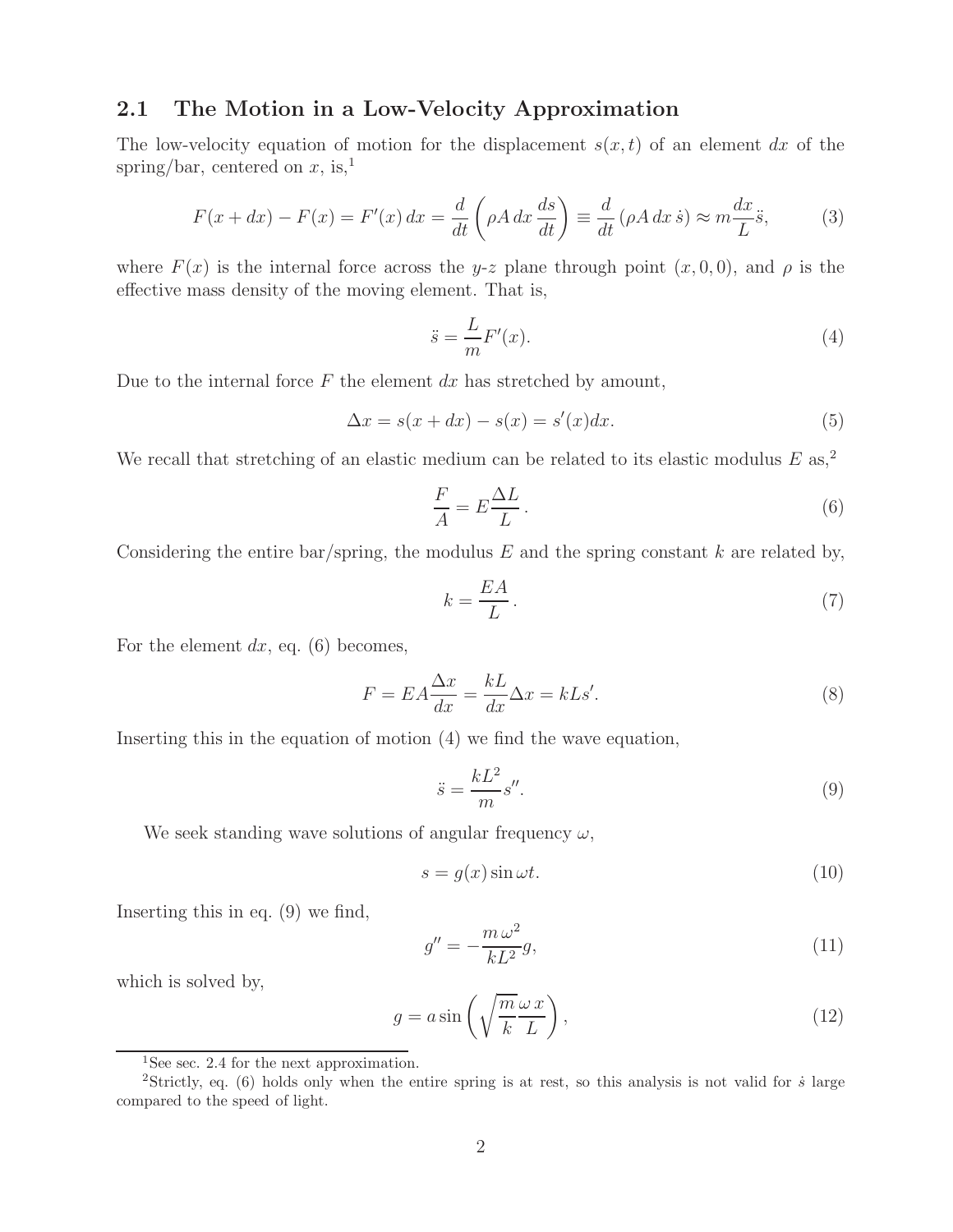where a is a constant, noting that the center of mass must remain fixed at  $x = 0$ , which requires the displacements to be antisymmetric in x.

The boundary conditions at the ends of the bar,  $x = \pm L/2$ , are that the stretch is zero there,

$$
s'(\pm L/2, t) = 0,\t(13)
$$

which implies that,

$$
\sqrt{\frac{m}{k}}\frac{\omega}{2} = \frac{(2n+1)\pi}{2},\tag{14}
$$

for n an integer. We will consider only the lowest mode of oscillation,  $n = 0$ , for which the angular frequency of oscillation is,

$$
\omega = \pi \sqrt{\frac{k}{m}},\tag{15}
$$

and the standing waveform is,

$$
s(x,t) = a\sin\frac{\pi x}{L}\sin\omega t.
$$
 (16)

The internal force  $F$  of eq. (8) is,

$$
F(x,t) = kLs' = \pi ak \cos \frac{\pi x}{L} \sin \omega t, \qquad (17)
$$

where positive F implies that the element dx is under tension. The velocity is is,

$$
\dot{s}(x,t) = a\,\omega\sin\frac{\pi x}{L}\cos\omega t.\tag{18}
$$

#### **2.2 Stress-Energy-Momentum Tensor**

As discussed in sec. 2.3.1 of [5], keeping terms of order  $v^2/c^2$  in the stress tensor of a mechanical system leads to inconsistencies, so we restrict the analysis here to order  $v/c$ , *i.e.*, order  $\dot{s}/c$  and  $s'/c$ .

In the rest frame (the  $\star$  frame) of an element dx of the bar/spring the stress-energymomentum tensor has the form,

$$
T^{\star\mu\nu} = \begin{pmatrix} \frac{\rho^{\star}c^2}{\rho^{\star}c^2} & \mathbf{0} \\ -F/A & 0 & 0 \\ \mathbf{0} & 0 & 0 & 0 \\ 0 & 0 & 0 & 0 \end{pmatrix},
$$
(19)

where the effective mass density  $\rho^*$  is normalized to the unstretched volume A dx, and includes a contribution from the elastic energy of the stretched segment (whose spring constant is  $kL/dx$ , recalling eq. (8)),

$$
\rho^* = \frac{m}{AL} + \frac{1}{c^2} \frac{1}{A} \frac{1}{dx} \frac{kL}{2} \Delta x^2 = \frac{m}{AL} + \frac{kLs'^2}{2Ac^2},\tag{20}
$$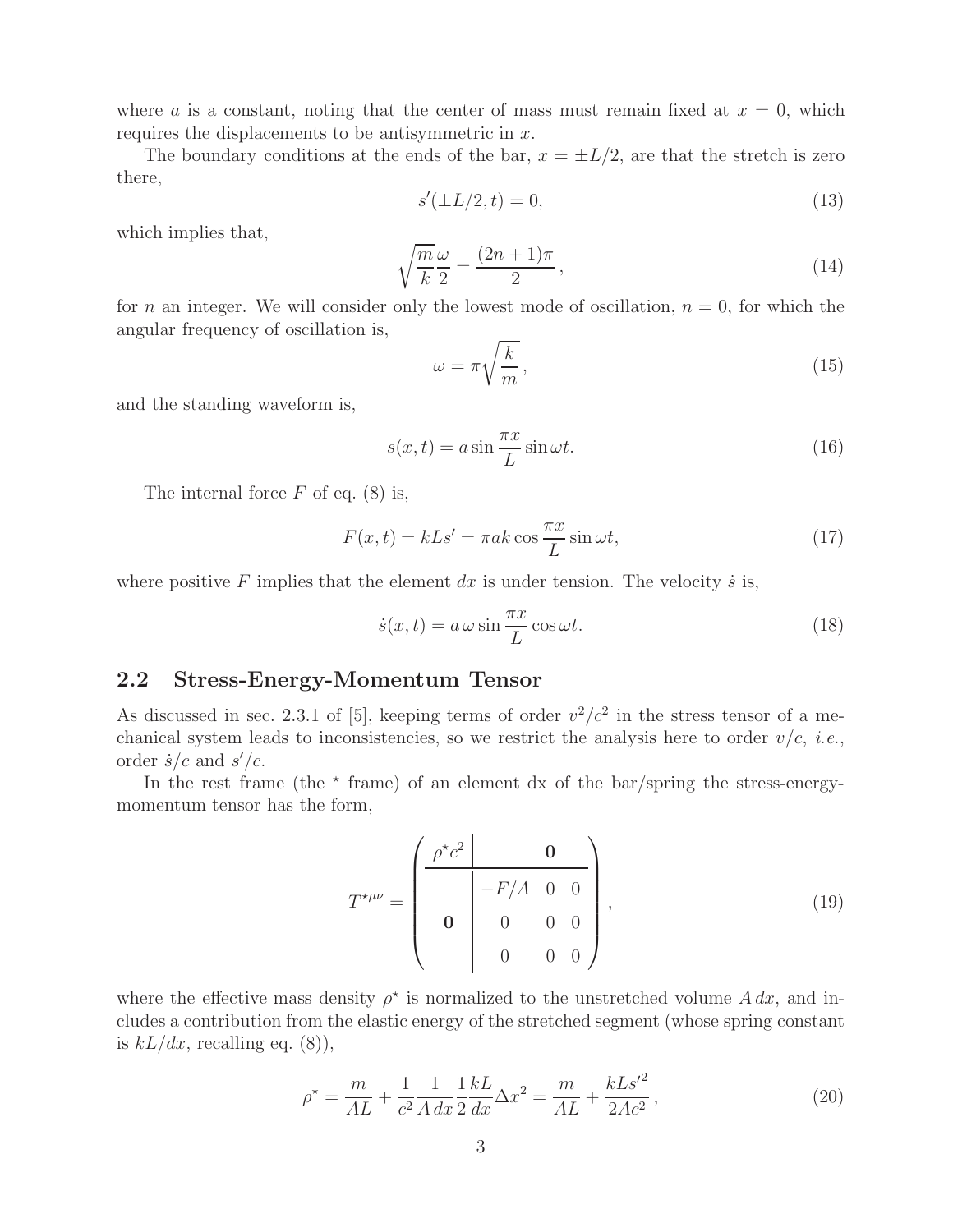recalling eq. (5).

In the lab frame the segment has velocity  $\dot{s}$  with Lorentz factor,

$$
\gamma(x) = \frac{1}{\sqrt{1 - \dot{s}^2/c^2}},\tag{21}
$$

and the Lorentz transformation from the  $*$  frame of the segment to the lab frame is,

$$
\mathsf{L}^{\mu\nu}(x) = \begin{pmatrix} \gamma & \gamma \dot{s}/c & 0 & 0 \\ \gamma \dot{s}/c & \gamma & 0 & 0 \\ 0 & 0 & 1 & 0 \\ 0 & 0 & 0 & 1 \end{pmatrix} . \tag{22}
$$

Hence, the stress-energy-momentum tensor in the lab frame is,

$$
T^{\mu\nu} = (\mathsf{L} \mathsf{T}^* \mathsf{L})^{\mu\nu} = \begin{pmatrix} \frac{\gamma^2 (\rho^* c^2 - \dot{s} F/Ac^2)}{\gamma^2 \dot{s} (\rho^* c^2 - F/A)/c} & \frac{\gamma^2 \dot{s} (\rho^* c^2 - F/A)/c}{\gamma^2 (\dot{s}^2 \rho^* - F/A)} & 0 & 0\\ 0 & 0 & 1 & 0\\ 0 & 0 & 0 & 1 \end{pmatrix} . \tag{23}
$$

As a check, we evaluate the 4-force density (2) in the interior of the compresses rod, where it should be zero.

$$
f^{0} = \partial_{0} T^{00} + \partial_{i} T^{0i} = \frac{\partial T^{00}}{\partial ct} + \frac{\partial T^{0x}}{\partial x} = -\frac{\gamma^{2} \ddot{s} F}{Ac^{3}} + \gamma^{2} \dot{s}' \left( \rho^{\star} c - \frac{F}{Ac} \right)
$$

$$
= \frac{\gamma^{2} a \,\omega^{2} F}{Ac^{3}} \sin \frac{\pi x}{L} \sin \omega t + \frac{\pi \gamma^{2} a \,\omega}{L} \left( \rho^{\star} c - \frac{F}{Ac} \right) \cos \frac{\pi x}{L} \cos \omega t \tag{24}
$$

## **2.3 "Hidden" Momentum**

#### **2.3.1 Entire Spring**

The momentum density **p** in the oscillating bar/spring is, recalling eqs. (10) and (20),

$$
\mathbf{p} = \frac{T^{0x}}{c} \hat{\mathbf{x}} = \gamma^2 \dot{s} \left( \rho^* - \frac{F}{Ac^2} \right) \hat{\mathbf{x}} \approx \left( 1 + \frac{\dot{s}^2}{c^2} \right) \dot{s} \left( \frac{m}{AL} + \frac{kLs'^2}{2Ac^2} - \frac{kLs'}{Ac^2} \right) \hat{\mathbf{x}}
$$
  
 
$$
\approx \frac{m}{AL} \dot{s} \left( 1 - \frac{kL^2s'}{mc^2} \right) \hat{\mathbf{x}},
$$
 (25)

where in this section we neglect terms higher than second order in s and its derivatives. The total momentum **P** is,  $\mathbf{r}$   $\mathbf{r}$ 

$$
\mathbf{P} = A \int_{-L/2}^{L/2} \mathbf{p} \, dx = 0,\tag{26}
$$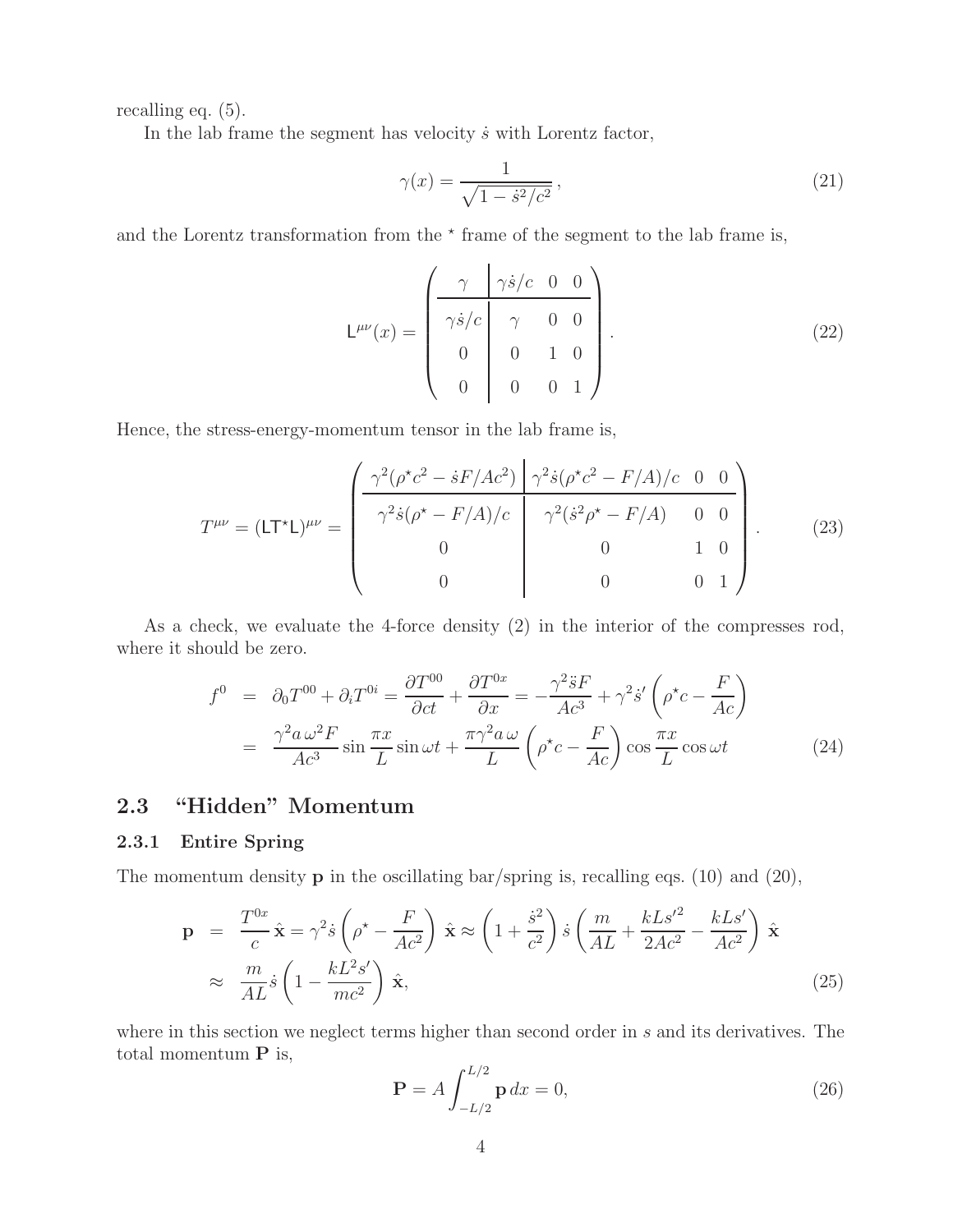as  $\dot{s}$  is antisymmetric in x while  $s'$  is symmetric, such that **p** is antisymmetric. Of course, the position  $\mathbf{x}_{cm}$  and the velocity  $\mathbf{v}_{cm}$  of the center of mass/energy are zero in the lab frame. If we take the boundary of the bar/spring to be its physical surface, then the velocity of the bounding surfaces corresponding to  $x = \pm L/2$  is  $v_b = \dot{s} \hat{x}$ . Then, the boundary integral in the first form of "hidden" momentum in eq. (1) is,

$$
\oint_{\text{boundary}} (\mathbf{x} - \mathbf{x}_{\text{cm}}) (\mathbf{p} - \rho \mathbf{v}_b) \cdot d\mathbf{Area}
$$
\n
$$
= \frac{AL}{2} [p_x(L/2) + p_x(-L/2) - \rho(L/2)\dot{s}(L/2) - \rho(-L/2)\dot{s}(-L/2)] \hat{\mathbf{x}} = 0,
$$
\n(27)

and hence the "hidden" momentum is zero,

$$
\mathbf{P}_{\text{hidden}} = \mathbf{P} - M\mathbf{v}_{\text{cm}} - \oint_{\text{boundary}} (\mathbf{x} - \mathbf{x}_{\text{cm}}) (\mathbf{p} - \rho \mathbf{v}_b) \cdot d\mathbf{Area} = 0.
$$
 (28)

#### **2.3.2** The Spring for  $x > 0$

Consider now the subsystem consisting of the bar/spring at  $x > 0$ .

The total momentum **P** is,

$$
\mathbf{P}(x > 0) = A \int_0^{L/2} dx \, \mathbf{p} \approx \frac{m}{L} \int_0^{L/2} dx \, \dot{s} \left( 1 - \frac{kL^2 s'}{mc^2} \right) \hat{\mathbf{x}} \n= \frac{m}{L} \int_0^{L/2} dx \left( a\omega \cos \omega t \sin \frac{\pi x}{L} - \frac{\pi a^2 \omega k L}{4mc^2} \sin 2\omega t \sin \frac{2\pi x}{L} \right) \hat{\mathbf{x}} \n= \frac{m a \omega}{\pi} \cos \omega t - \frac{a^2 \omega k L}{8c^2} \sin 2\omega t.
$$
\n(29)

recalling eq. (25). The mass density  $\rho$  is, recalling eq. (20),

$$
\rho = \frac{T^{00}}{c^2} \approx \gamma^2 \rho^* \approx \frac{m}{AL} \left( 1 + \frac{\dot{s}^2}{c^2} \right) + \frac{kLs'^2}{2Ac^2} = \frac{m}{AL} \left( 1 + \frac{\dot{s}^2}{c^2} + \frac{kL^2s'^2}{2mc^2} \right),\tag{30}
$$

so,

$$
M = A \int_0^{L/2} dx \,\rho \approx \frac{m}{L} \int_0^{L/2} dx \left( 1 + \frac{\dot{s}^2}{c^2} + \frac{kL^2 s'^2}{2mc^2} \right)
$$
  
\n
$$
= \frac{m}{L} \int_0^{L/2} dx \left( 1 + \frac{a^2 \omega^2}{c^2} \cos^2 \omega t \sin^2 \frac{\pi x}{L} + \frac{\pi^2 a^2 k}{2mc^2} \sin^2 \omega t \cos^2 \frac{\pi x}{L} \right)
$$
  
\n
$$
= \frac{m}{2} + \frac{\pi^2 a^2 k}{4c^2} \cos^2 \omega t + \frac{\pi^2 a^2 k}{8c^2} \sin^2 \omega t = \frac{m}{2} + \frac{\pi^2 a^2 k}{8c^2} + \frac{\pi^2 a^2 k}{8c^2} \cos^2 \omega t,
$$
 (31)

and,

$$
\dot{M} \approx -\frac{\pi^2 a^2 k \omega}{8c^2} \sin 2\omega t. \tag{32}
$$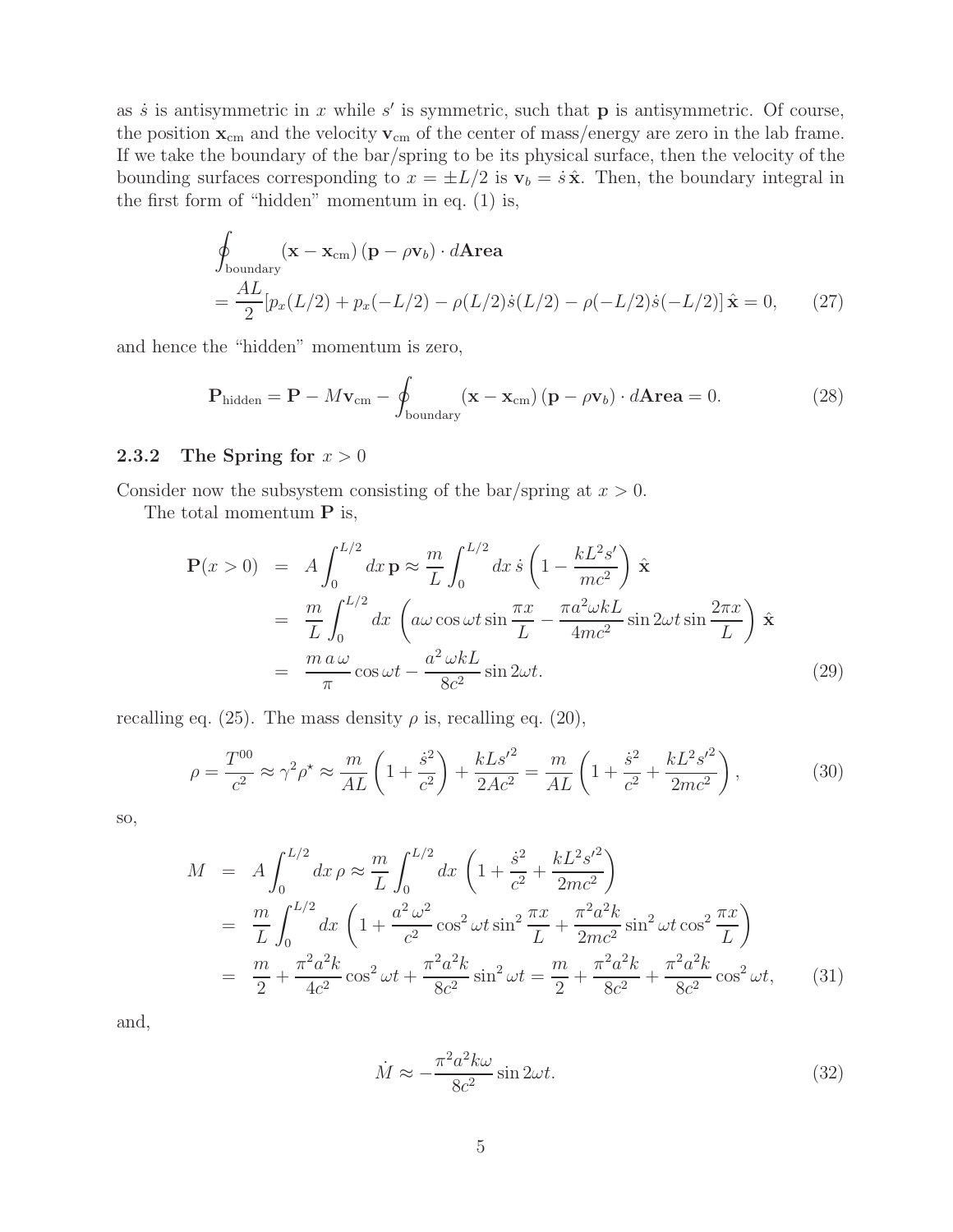We can also calculate,

$$
Mx_{\rm cm} = A \int_0^{L/2} dx (x + s)\rho \approx \frac{m}{L} \int_0^{L/2} dx \left[ x \left( 1 + \frac{\dot{s}^2}{c^2} + \frac{kL^2 s'^2}{2mc^2} \right) - \dot{s} \right]
$$
  
=  $\frac{m}{L} \int_0^{L/2} dx \left[ x \left( 1 + \frac{a^2 \omega^2}{c^2} \cos^2 \omega t \sin^2 \frac{\pi x}{L} + \frac{\pi^2 a^2 k}{2mc^2} \sin^2 \omega t \cos^2 \frac{\pi x}{L} \right) - a \omega \cos \omega t \sin \frac{\pi x}{L} \right]$   
=  $\frac{mL}{4} - \frac{a \omega m}{\pi} \cos \omega t$  (33)

recalling eq.  $(18)$  for  $\dot{s}$ . Then,

$$
M\dot{x}_{\rm cm} = \frac{d(Mx_{\rm cm})}{dt} - \frac{\dot{M}}{M}Mx_{\rm cm},\tag{34}
$$

where from eq.  $(33)$ ,

$$
\frac{d(Mx_{\rm cm})}{dt} \approx \frac{m}{L} \int_0^{L/2} x \left( \frac{2\dot{s}\ddot{s}}{c^2} + \frac{kL^2 s'\dot{s}'}{mc^2} \right) - \frac{a\,\omega^2 m}{\pi} \cos\omega t. \tag{35}
$$

The boundary integral is,

$$
\oint_{\text{boundary}} (\mathbf{x} - \mathbf{x}_{\text{cm}}) (\mathbf{p} - \rho \mathbf{v}_b) \cdot d\mathbf{Area}
$$
\n
$$
= \frac{AL}{2} [p_x(L/2) - \rho(L/2)\dot{s}(L/2) - p_x(0) - \rho(0)\dot{s}(0)] \hat{\mathbf{x}}
$$
\n
$$
\approx \frac{AL}{2} \left[ \frac{m}{AL}\dot{s} \left( 1 - \frac{kL^2s'}{mc^2} \right) - \frac{m}{AL}\dot{s} \right]_{L/2} \hat{\mathbf{x}}
$$
\n
$$
= -\frac{kL^2\dot{s}s'}{2c^2} \bigg|_{L/2} \hat{\mathbf{x}} = 0. \tag{36}
$$

Combining these results, the x-component of the "hidden" momentum in the bar/spring for  $x > 0$  is,

$$
P_{x, \text{hidden}}(x > 0) = P_x - M\dot{x}_{\text{cm}} - \oint_{\text{boundary}} (x - x_{\text{cm}}) (\mathbf{p} - \rho \mathbf{v}_b) \cdot d\mathbf{Area}
$$
(37)

$$
\approx \frac{m}{L} \int_0^{L/2} -\dot{s} \frac{KL^2 s'}{mc^2} dx - \frac{m}{L} \int_0^{L/2} (x+s) \left( \frac{2\dot{s}\ddot{s}}{c^2} + \frac{KL^2 s'\dot{s}'}{mc^2} \right) + \frac{\dot{M}}{M} M x_{\text{cm}}.
$$

The first integral is zero since  $\dot{s}s' \propto \sin 2\pi x/L$ . In the second integral,

$$
\frac{2\dot{s}\ddot{s}}{c^2} + \frac{kL^2 s'\dot{s}'}{mc^2} = \frac{a^2 \omega^3 \sin 2\omega t}{2c^2} \left(3\sin^2\frac{\pi x}{L} - 1\right),\tag{38}
$$

so, noting that,

$$
\int_0^{L/2} x \left( 3 \sin^2 \frac{\pi x}{L} - 1 \right) dx = \frac{L^2}{16}, \qquad \int_0^{L/2} \sin \frac{\pi x}{L} \left( 3 \sin^2 \frac{\pi x}{L} - 1 \right) dx = \frac{L}{\pi}, \qquad (39)
$$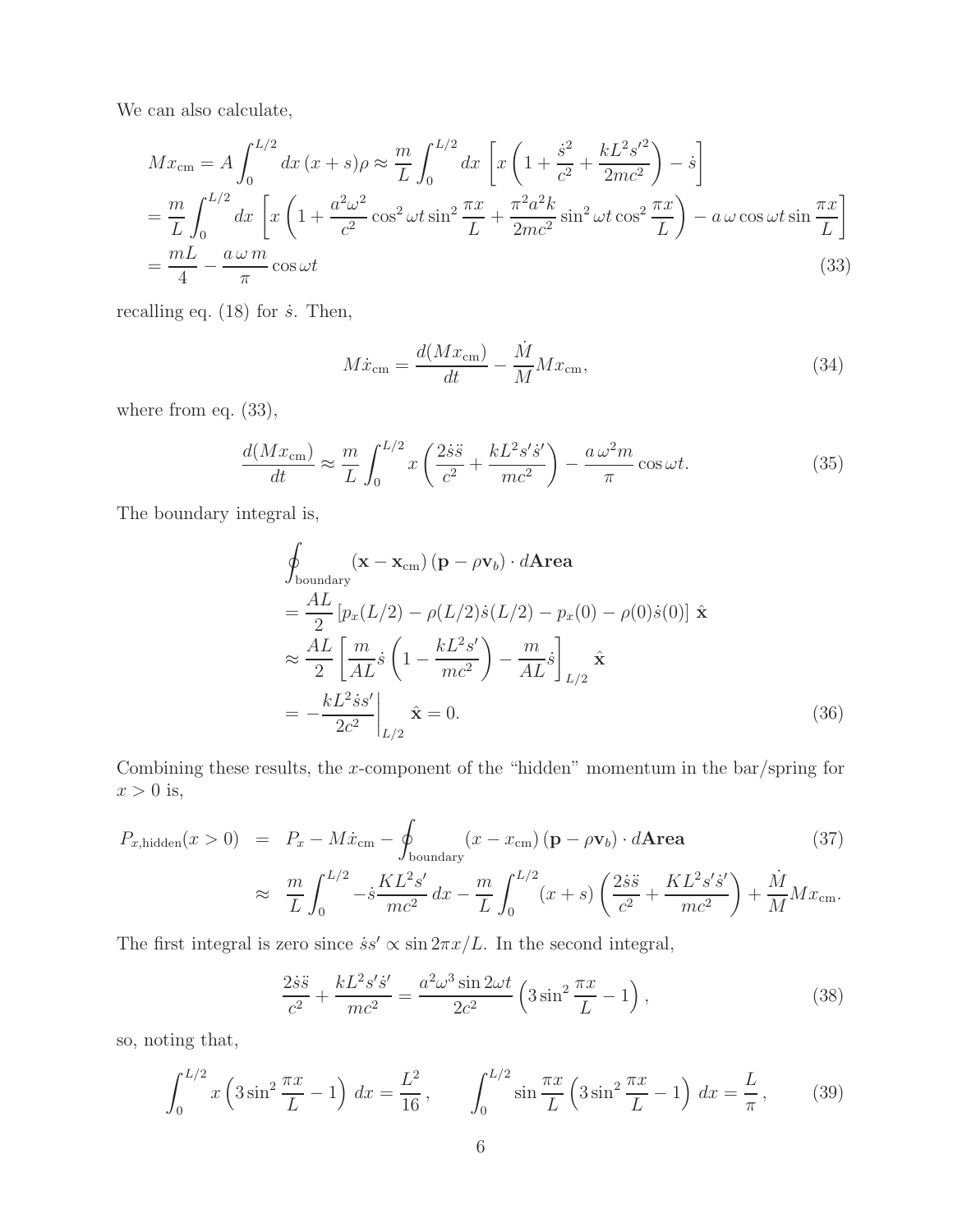we have,

$$
P_{x, \text{hidden}}(x > 0) \approx -\frac{ma^2\omega^3 \sin 2\omega t}{2c^2} \left(\frac{L}{16} + \frac{a \cos \omega t}{\pi}\right) + \frac{\dot{M}}{M} M x_{\text{cm}}.\tag{40}
$$

Possibly the "hidden" momentum would be zero at order  $1/c^2$  if we used the relativistic form of the oscillation.

## **2.4 Relativistic Oscillation at Order** 1/c<sup>2</sup>

"Hidden" momentum in electromechanical examples is always of order  $1/c^2$ , so we consider the oscillations of the bar/spring at this order.

The relativistic version of the equation of motion (9) is,

$$
\gamma KL^{2}s'' = \frac{d}{dt}\gamma m^{\star}\dot{s} = \dot{\gamma}m^{\star}\dot{s} + \gamma m^{\star}\ddot{s} = \gamma m^{\star}\ddot{s}\left(1 + \frac{2\gamma^{2}\dot{s}^{2}}{c^{2}}\right) \approx m^{\star}\ddot{s}\left(1 + \frac{5\dot{s}^{2}}{2c^{2}}\right),\tag{41}
$$

where,

$$
\gamma = \frac{1}{\sqrt{1 - \dot{s}^2/c^2}},\tag{42}
$$

and the approximation holds at order  $1/c^2$ . We seek a perturbative solution of the form,

$$
s = s_0 + s_1 + \dots,\tag{43}
$$

where  $s_0$  satisfies the nonrelativistic equation of motion (9) and is given by eq. (16). Then,  $s_1$  is of order  $1/c^2$ , obeys the boundary condition that  $s'_1(\pm L/2) = 0$ , and vanishes at  $x = 0$ (being a term in the lowest mode of oscillation). Using eq. (43) in eq. (37) for the "hidden" momentum at  $x > 0$ , the first integral is again zero, while the terms in the second integral due to  $s_1$  are of order  $1/c^4$ .

Thus, the nonzero "hidden" momentum (40) remains valid at order  $1/c^2$ , and provides an example of "hidden" momentum in a subsystem of an all-mechanical system.

# **References**

- [1] K.T. McDonald, *"Hidden" Momentum in an Oscillating Tube of Water?* (June 24, 2012), http://kirkmcd.princeton.edu/examples/utube.pdf
- [2] K.T. McDonald, *"Hidden" Momentum in a Link of a Moving Chain?* (June 24, 2012), http://kirkmcd.princeton.edu/examples/link.pdf
- [3] K.T. McDonald, *"Hidden" Momentum in a Set of Circulating Rockets?* (June 29, 2012), http://kirkmcd.princeton.edu/examples/rockets.pdf
- [4] K.T. McDonald, *"Hidden" Momentum in a River?* (July 5, 2012), http://kirkmcd.princeton.edu/examples/river.pdf